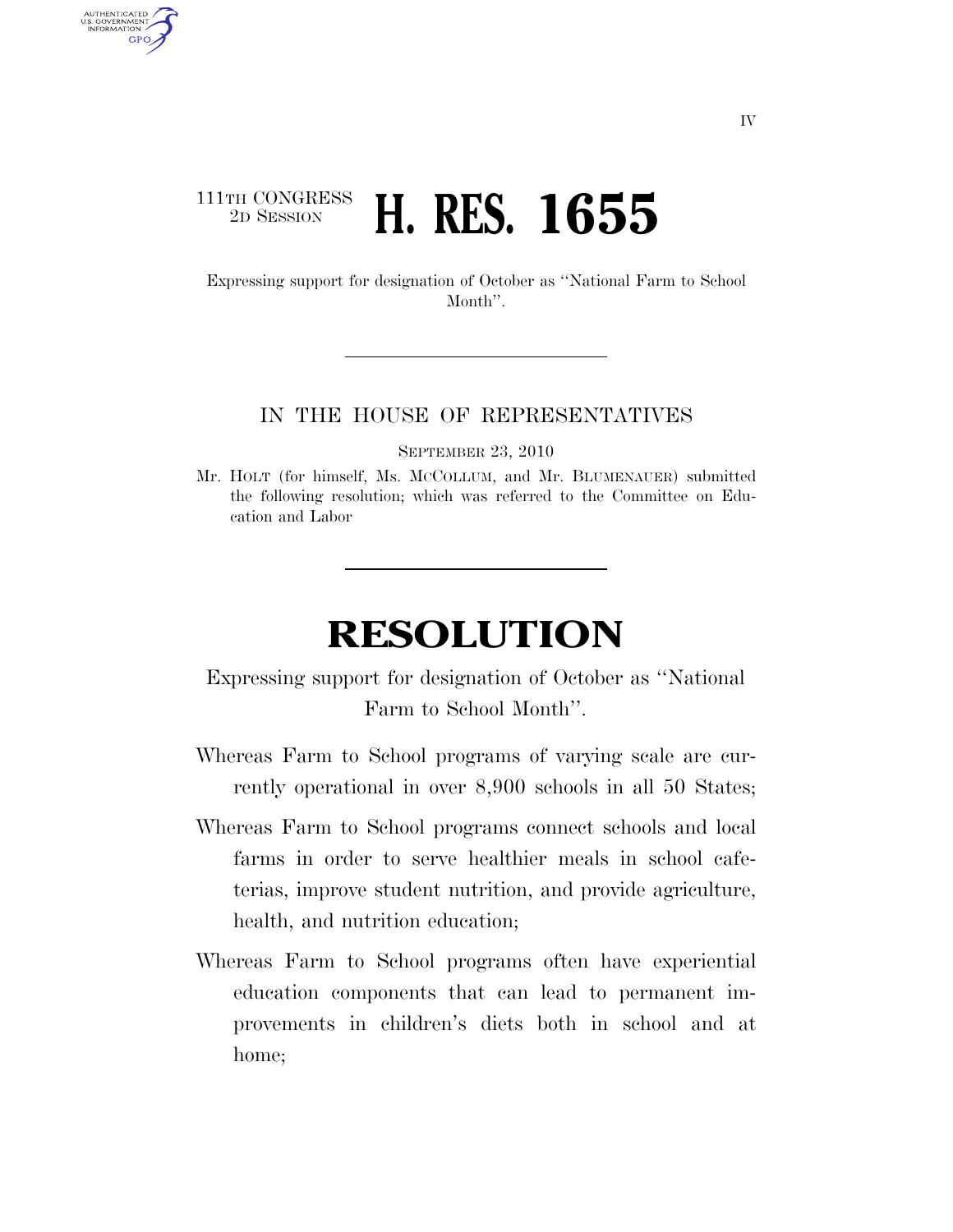- Whereas Farm to School programs facilitate the purchase of local food for school meals, thus increasing local farm sales and stimulating local economies;
- Whereas Farm to School programs can benefit small and mid-sized agricultural producers by providing access to consistent markets and the planning and organization skills to expand to other institutional customers;
- Whereas Farm to School programs can be particularly important for beginning or socially disadvantaged farmers as schools provide a consistent and secure customer base;
- Whereas Farm to School programs can benefit local economies, for every \$1 spent on local foods in schools, \$1 to \$3 circulate in the local economy;
- Whereas one-third of children in the United States are now obese or overweight, and over the past 3 decades, obesity rates have quadrupled in 6- to 11-year-olds and tripled in 12- to 19-year-olds according to the most recent data from the Centers for Disease Control and Prevention's National Health and Nutrition Examination survey;
- Whereas more than 9,000,000 young adults (25 percent) are too overweight to join the United States Armed Forces, making children's obesity rates a matter of national security;
- Whereas United States Department of Agriculture (USDA) data shows that only 2 percent of children meet the Food Guide Pyramid serving recommendations;
- Whereas communities with high levels of poverty have less access to fresh fruits and vegetables than higher-income communities;
- Whereas increased consumption of fresh fruits and vegetables is 1 of 6 major strategies to prevent and control obesity,

## •**HRES 1655 IH**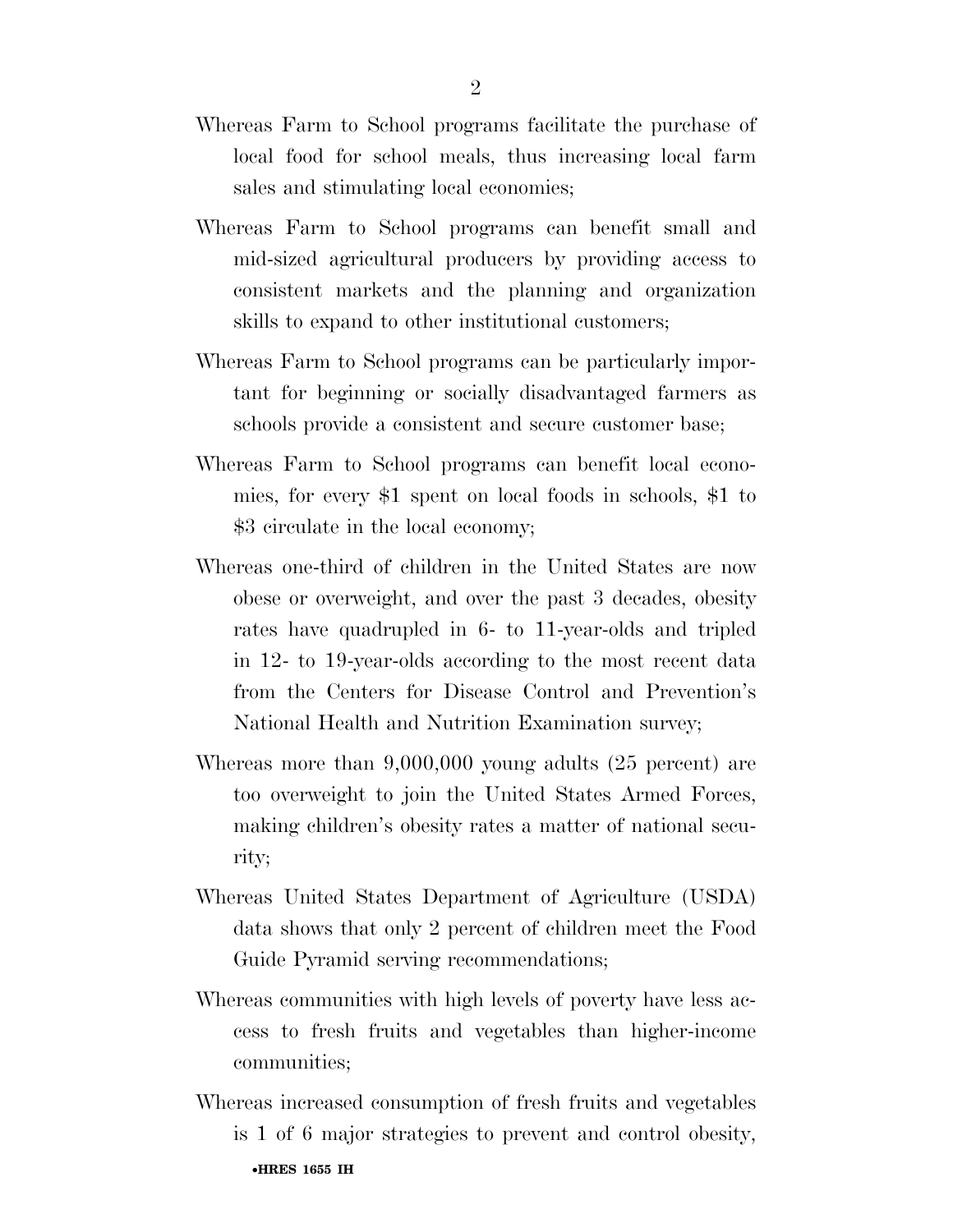according to the Centers for Disease Control and Prevention;

- Whereas Farm to School programs can increase children's daily intake of fresh fruits and vegetables and studies have demonstrated that children in schools with an active Farm to School program increased their average consumption of fresh fruits and vegetables by 1 or more servings per day;
- Whereas 31,000,000 children eat school food 5 days a week, 180 days a year, and for many of these children, school food programs provide more than half of their daily calories;
- Whereas approximately 60 percent of students in the United States are eligible to receive free or reduced-price school lunches;
- Whereas Farm to School programs are popular among children and can increase school lunch participation ranging from 3 percent to 16 percent for all meals;
- Whereas the National School Lunch Program established under the Richard B. Russell National School Lunch Act has potential to provide fresher and healthier foods to millions of children in the United States;
- Whereas Farm to School programs decrease the distance food travels to schools, which can reduce the energy used in transportation; and
- Whereas the month of October would be an appropriate month to designate as ''National Farm to School Month'': Now, therefore, be it
	- 1 *Resolved,* That—